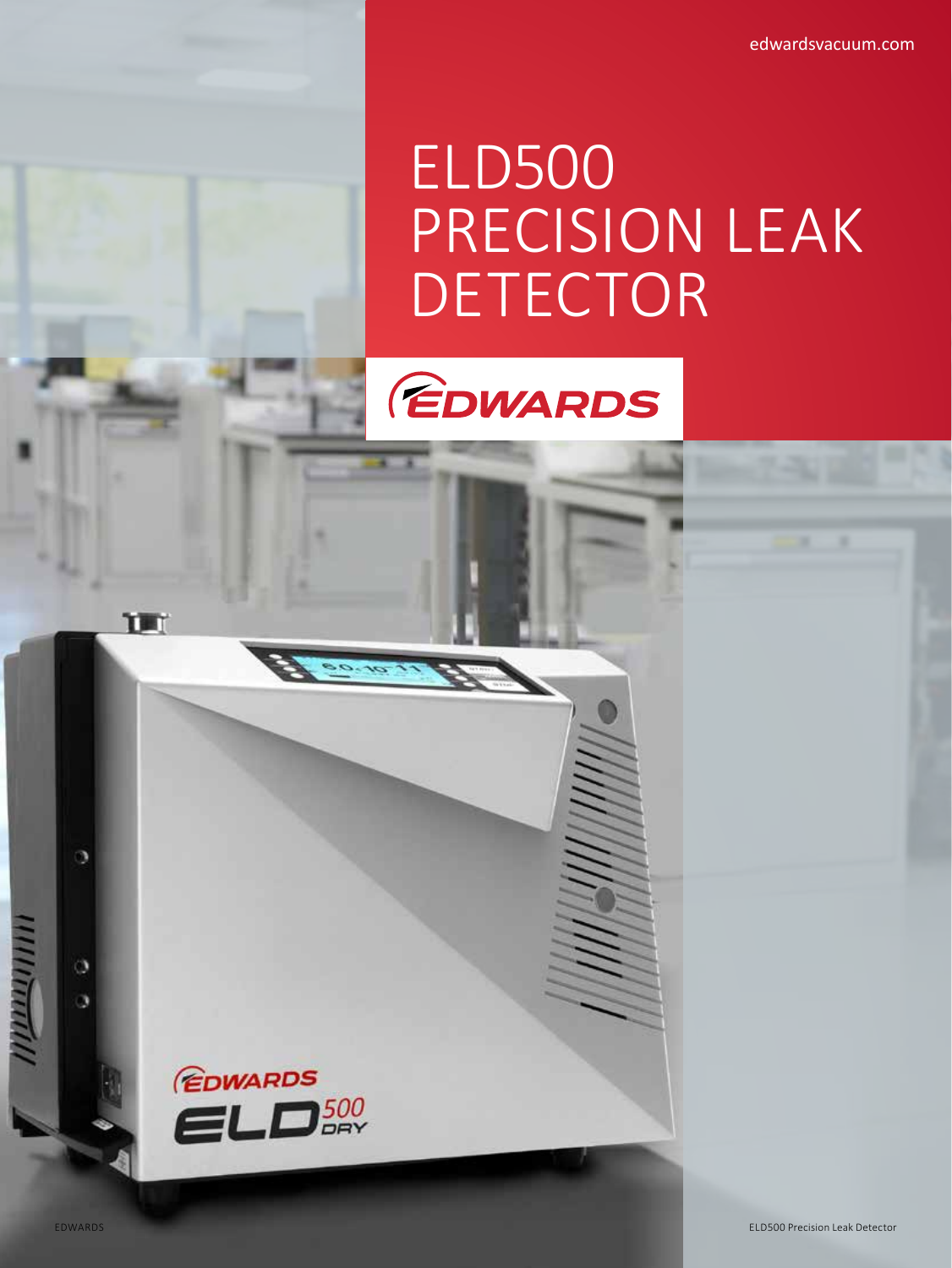

## EDWARDS THE PARTNER OF CHOICE

#### **Edwards is a world leader in the design, technology and manufacture of vacuum pumps with over 95 years of history and more than 75 years of manufacturing experience.**

We believe in delivering results that bring value to our customers by using our breadth of industry experience to identify and apply solutions to your problems. Using the most innovative and up-to-date modeling techniques, we can optimise the pumping configuration for customers to provide a system design giving the maximum performance in the most reliable and cost-effective way.

- Electron microscopy
- Leak detection
- Mass spectrometry
- Surface analysis

- Space simulation
- Cryogenic research
- Nanotechnology
- Coating systems

## ELD500 PRECISION LEAK DETECTOR

- **Semiconductor**
- Load lock
- Transfer
- Metrology
- Lithography
- PVD (physical vapour deposition)
- Plasma etching
- Implant source
- CVD (chemical vapour deposition)
- Flat panel display
- $\bullet$  LED



### Efficient and reliable performance

**Edwards new ELD500 fully automated leak detector has arrived. It's designed for fast, accurate leak detection in a wide range of applications and is fully mobile with an easy to use control interface. Edwards ELD500 is your perfect partner in leak detection.**

- **• Low cost of ownership**
- **• Ready to go mobile solution**
- **• Customisable for any application**
- **• High stability and accuracy**

#### **Analytical Instruments**

#### **Research and development**

#### **Industrial**

- Industrial leak detection
- Electron beam welding
- Lamp and tube manufacturing
- Glass coating
- Brake line and air conditioning
- Refrigeration system manufacturers
- Heat treatment
- Power
- Vacuum furnaces

#### **High energy physics**

- Beam lines
- Accelerators
- Fusion
- Laser evacuation

## Applications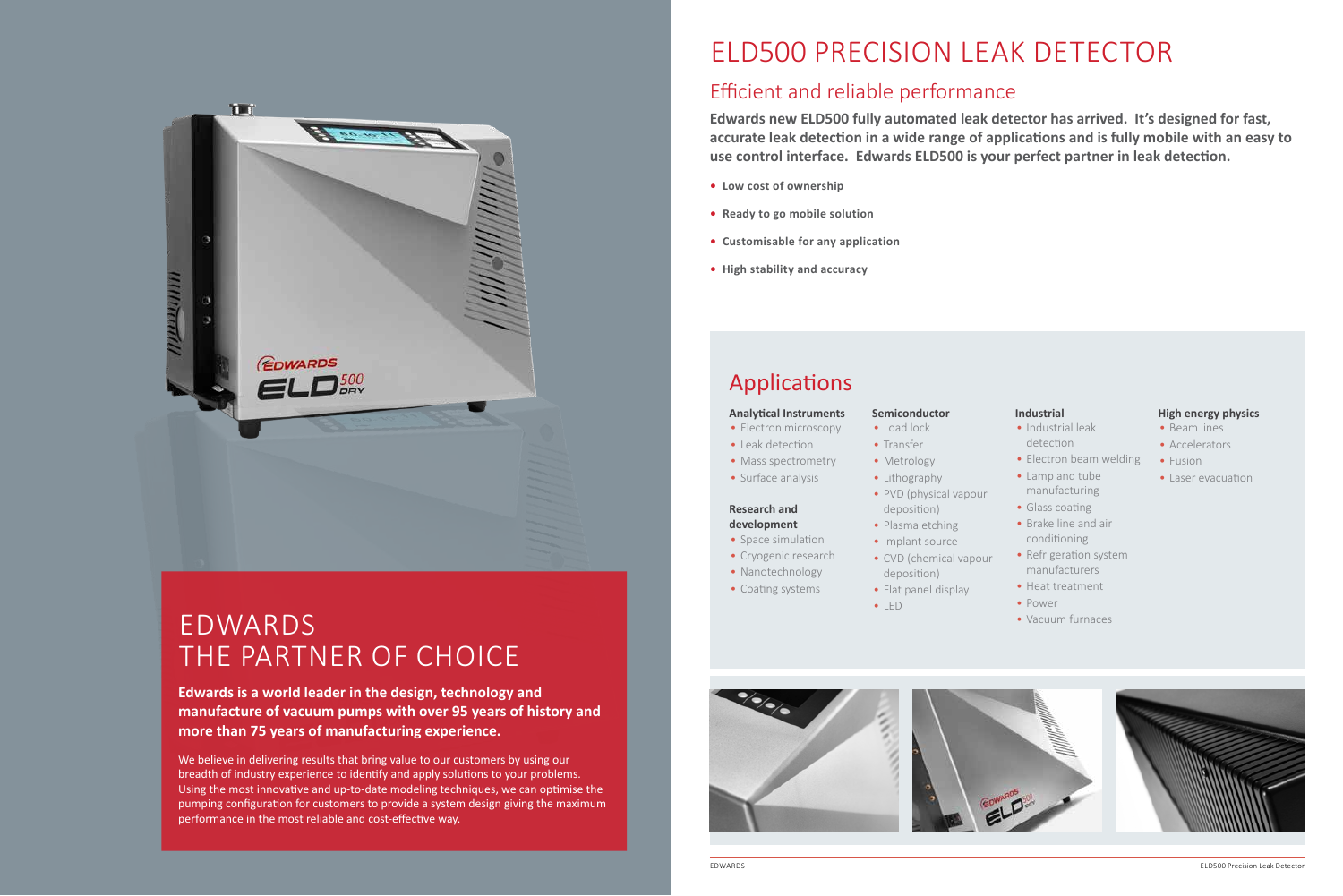





### Ready to go mobile solution

Edwards ELD500 is truly ready to go in under two minutes from power on. Users can benefit from simple pass/fail readings through to detailed analysis via the easy to read control interface, and due to the low weight and integrated carry handles, it is mobile enough to be bench top or trolley mounted.

- **• Large clear graphical display with direct access to key functions for incredible ease of use**
- **• Truly portable with weight from only 30 kg and accessories including a trolley with space for an additional pump and a helium gas bottle**
- **• The leak detector can be transported in any orientation and can be ordered with an optional transport case on wheels for true portability**
- **• Rapid start up, from power on to first measurements in only 107 seconds**



### Customisable for any application

With three variants in the range, FLEX, WET and DRY, plus an extensive catalogue of accessories, the versatile Edwards ELD500 leak detector is ideal across all applications. At the push of a button the ELD500 can easily be set to work in either vacuum mode for precise measurement of leak rate or sniffer mode for identifying leak location.

- **• All models feature a rugged turbomolecular pump optimised for the rigours of portable leak detection Variants include**
- **͵** WET version with an integrated oil sealed rotary vane pump
- **͵** DRY version with an integrated helium optimised diaphragm pump
- **͵** FLEX version without a primary pump, ideal for trolley mounting along with a larger primary pump such as an Edwards nXDS scroll pump
- **• Flexible remote control options, features include**
- **͵** Colour touch screen control with local graphical display
- **͵** Audible leak indication via loudspeaker or headphones
- **͵** Data logging to local memory or USB stick
- **͵** Wired or wireless models available
- **͵** Wireless model allows simultaneous control of up to 10 leak detectors
- **• The partial flow kit allows effective pump down of large or contaminated volumes**
	- **͵** Compatible with WET and FLEX variants
	- **͵** Allows automatic calculation and display of actual leak rate
	- **͵** Enables leak detection from atmospheric pressure
- **• Extensive range of sniffer lines available for accurate pin-pointing of leaks on pressurised systems**
- **͵** Standard sniffer line enables operation up to 4m from the ELD500
- **͵** Longer sniffer lines of up to 50m can be used with the sniffer extender interface
- **• High efficiency and low operating power consumption**
- **• Highly reliable product with long maintenance intervals and low part replacement requirements**
- **• Long life Ion source with a 30 month warranty**



### Low cost of ownership

The proven design of the Edwards ELD500 leak detector, combined with low energy consumption, extended warranty and even longer life ion source, ensures exceptional low cost of ownership with no compromise on performance.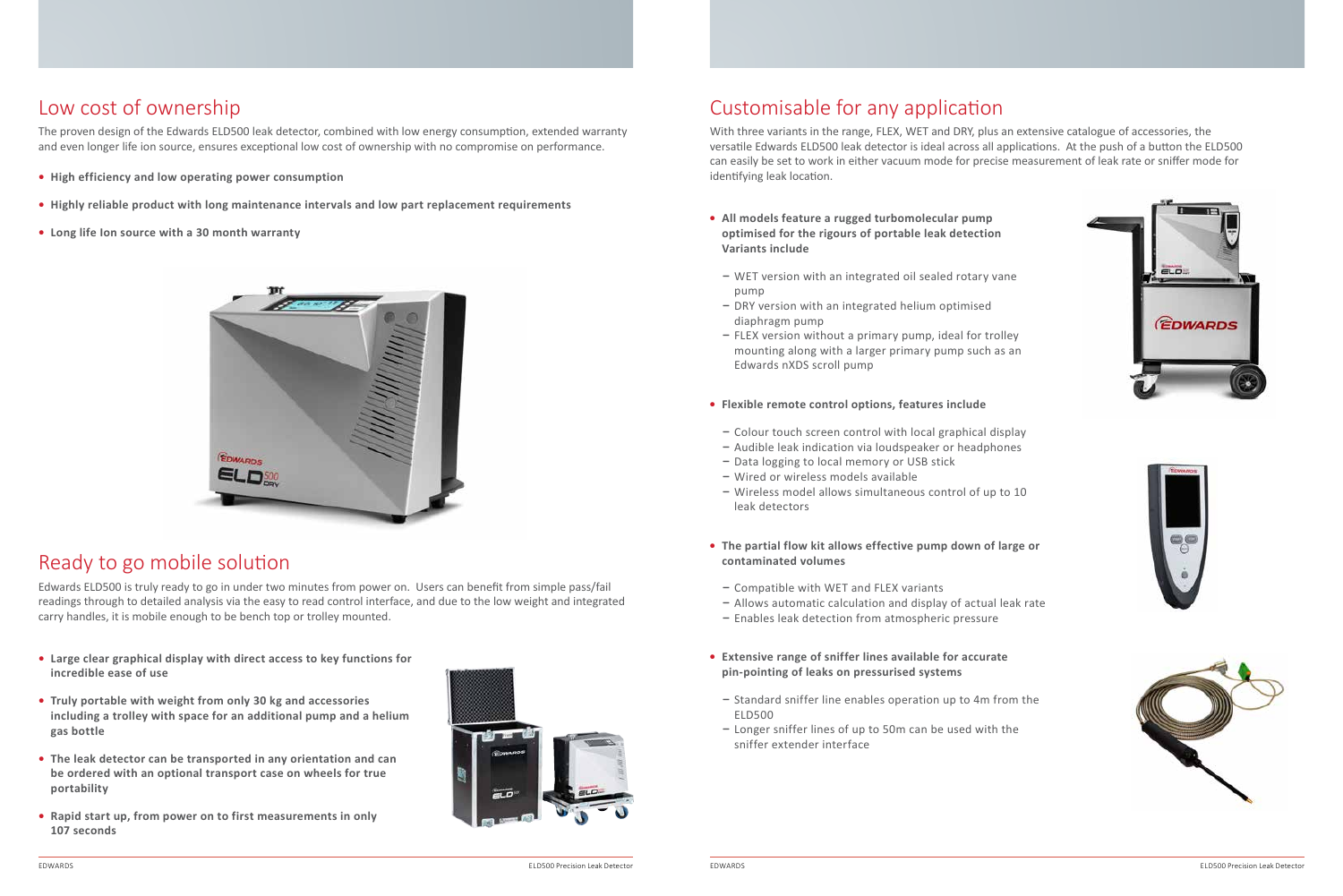### High stability and accuracy

Excellent repeatable accuracy is achieved by the Edwards ELD500 through calibration with the integrated test leak source and high quality mass spectrometer. Whether being used on a production line, where consistent measurement repeatability is critical, or in a laboratory environment, typically requiring the measurement of extremely low leak rates, the ELD500 is your perfect partner.

### Technical data

- **• Automated, simple, high accuracy calibration possible via the integrated long life calibrated test leak**
- **• Optional external calibrated test leaks available for applications requiring precision accuracy traceable to international and customer/company standards**
- **• Excellent long term stability ensured by class leading 180 degree mass spectrometer**
- **• Fastest recovery following helium contamination thanks to highest helium pumping speed in fine mode**
- **• High sensitivity leak detection with measurement of leak rates for Helium of <5x10-12mbar ls-1 in vacuum mode and <7x10-9mbar ls-1 in sniffer mode**



| <b>Product Description</b>                | <b>Order Number</b> |
|-------------------------------------------|---------------------|
| Extended warranty from 18 months to 3 yrs | EW3AA5100           |
| Extended warranty from 18 months to 5 yrs | EW5AA5100           |



| <b>ELD500 Leak Detector</b>                | <b>Units</b>       | <b>WET</b>                   | <b>DRY</b>                   | <b>FLEX</b>                    |
|--------------------------------------------|--------------------|------------------------------|------------------------------|--------------------------------|
| Lowest detectable helium leak rate         |                    |                              |                              |                                |
| Vacuum operation                           | mbar $ s^1 $       | $\leq$ 5 x 10 <sup>-12</sup> | $\leq$ 3 x 10 <sup>-11</sup> | $\leq$ 5 x 10 <sup>-12 *</sup> |
| Sniffer operation                          | mbar $Is^{-1}$     | $\leq$ 7x10 <sup>-9</sup>    | $\leq$ 7x10 <sup>-9</sup>    | $\leq$ 7x10 <sup>-9</sup>      |
| Maximum measurable helium leak rate        |                    |                              |                              |                                |
| <b>Vacuum operation</b>                    | mbar $Is^{-1}$     | > 0.1                        | > 0.1                        | > 0.1                          |
| <b>Measurement ranges</b>                  | decades            | 12                           | 12                           | 12                             |
| Maximum permissible inlet pressure         | mbar               | 15                           | 15                           | 15                             |
| Pumping speed during pumpdown, 50 Hz/60 Hz | $m^3h^{-1}$        | 2.5/3                        | 1.6/1.8                      | N/A                            |
| Helium pumping speed in the fine mode      | $\mathsf{Is}^{-1}$ | 3.1                          | 3.1                          | 3.1                            |
| Time constant for leak rate signal         | S                  | < 1                          | < 1                          | < 1                            |
| Time until ready for operation             | min                | $\leq$ 2                     | $\leq$ 2                     | $\leq$ 2                       |
| <b>Power consumption</b>                   | <b>VA</b>          | 420                          | 350                          | 200                            |
| <b>Inlet flange</b>                        |                    | <b>NW25</b>                  | <b>NW25</b>                  | <b>NW25</b>                    |
| <b>Dimensions (WxHxD)</b>                  | mm                 | 495x456x314                  | 495x456x314                  | 495x456x314                    |
| Weight                                     | kg                 | 40                           | 35.5                         | 30                             |
|                                            |                    |                              |                              |                                |

\* backing pump dependent

### Ordering information **Extended warranty**

| <b>Product Description</b>               | <b>Order Number</b> |
|------------------------------------------|---------------------|
| ELD500 WET, 200-240V,50/60Hz             | D13510903           |
| ELD500 WET, 100-120V, 50/60Hz            | D13510904           |
| ELD500 WET, 100-120V, 60Hz               | D13510906           |
| ELD500 DRY, 200-240V,50/60Hz             | D13520903           |
| ELD500 DRY, 100-120V, 50/60Hz            | D13520904           |
| ELD500 DRY, 100-120V, 60Hz               | D13520906           |
| ELD500 FLEX, 100-240V,50/60Hz            | D13530000           |
| ELD500 RC - Wired - Remote control       | D13550100           |
| ELD500 RC - Wireless - Remote control    | D13550110           |
| ELD500 RC - Wired - 8m extension cable   | 14022               |
| ELD500 RC - Wireless - Extra transmitter | D13550130           |
| ELD500 SL - Standard sniffer line 4m     | D13550300           |
| ELD500 SL - Extended SL Interface        | D13550200           |
| ELD500 SL - Extended sniffer line 5m     | 14008               |
| ELD500 SL - Extended sniffer line 20m    | 14009               |
| ELD500 SL - Extended sniffer line 50m    | 12183               |
| ELD500 Partial flow adaptor              | D13550400           |
| <b>ELD500 Transport Case</b>             | D13550500           |
| <b>ELD500 Cart without Ebox</b>          | D13550600           |
| ELD500 SG - Helium spray gun             | 16555               |
| CL-Internal calibrated leak              | D13550910           |
| CL-Cal Leak bspk. 0.5 - 1E-7. Screw Skt  | D13550930           |
| CL-calibrated leak HE 4 to 6             | D13550950           |